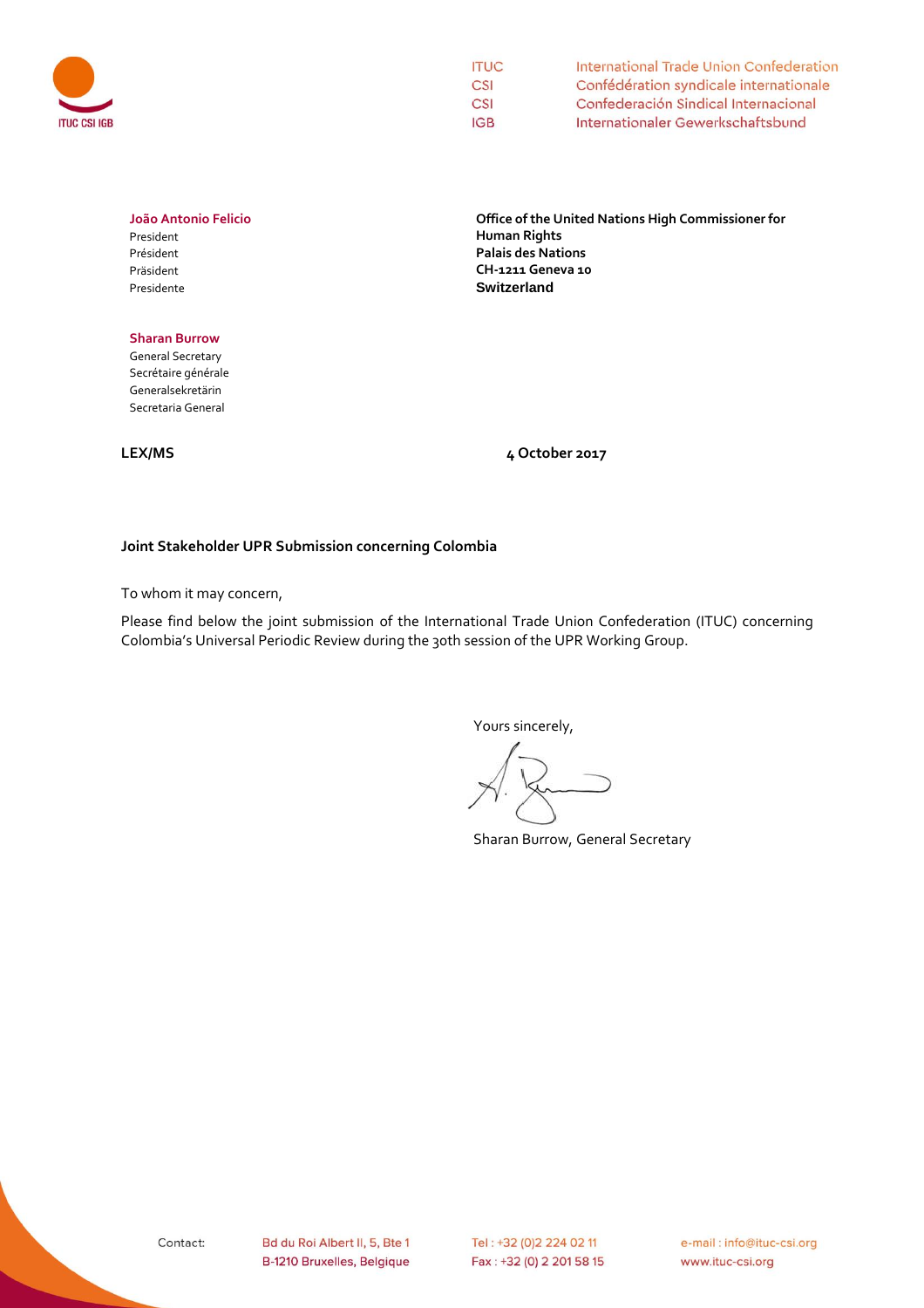#### *Submitting Organisation*

The ITUC represents 181 million workers in 163 countries and territories and has 340 national affiliates. The ITUC's primary mission is the promotion and defence of workers' rights and interests, through international cooperation between trade unions, global campaigning and advocacy. Its main areas of activity include trade union and human rights; economy, society and the workplace; equality and non-discrimination; and international solidarity. The information below has been compiled in consultation with the Central Unitaria de Trabajadores (CUT) and the Confederación de Trabajadores de Colombia (CTC).

#### *Summary*

Colombia continues to be one of the most dangerous countries in the world for trade unionists with assassinations and violent attacks continuing to occur with almost complete impunity. The failure to hold employers and paramilitary actors accountable for their role in perpetuating violence against trade unionists is certainly one of the most pressing transgressions. The country's regulatory framework denies basic trade union rights to large swaths of workers, and the judiciary and Ministry of Labour are inadequately equipped to protect those attempting to exercise their labour rights. Organising, collective bargaining and the right to strike are all significantly undermined through both legal and illegal means.

If the violence alone is not sufficient deterrence for labour organisers, however, the additional barriers to organising and the fallout of a strike generally are. Colombian workers may organise only if they are (1) under an employment contract and (2) unionising against a direct employer. These qualifying factors create broad loopholes that employers leverage to preclude workers from legally organising against them, and to ensure that employers retain the ability to legally fire workers who prove too inconvenient. Furthermore, although the law protects workers from being fired solely for their union participation, this protection is waived in cases where the workers participate in an unlawful strike. Because courts almost always declare strikes unlawful, unionists risk their livelihood by striking. Collective bargaining agreements are rarely enforced. Throughout this process, employers further undermine unions by offering alternative deals to non-unionised members to prevent affiliation. In other workplaces, the only unions present are in fact yellow unions who exclusively represent the interests of the employer.

#### *International Human Rights Obligations*

The fundamental labour rights referenced in this report are firmly established in the International Bill of Human Rights: The Universal Declaration of Human Rights, Article 23(4), International Covenant on Civil and Political Rights (ICCPR), Article 22, and the International Covenant on Economic, Social and Cultural Rights (ICESR), Article 8, which all protect Freedom of Association, including the right to form and join trade unions. Importantly, ICESCR, Article 8, also protects the establishment of national federations and confederations and the right to strike. Colombia has ratified the ICCPR, ICESCR as well as ILO Conventions 87 on Freedom of Association and Protection of the Right to Organize and Convention 98 on the Right to Organize and Collective Bargaining. Additionally, Colombia has ratified the American Convention, and signed the Protocol of San Salvador, both Articles 16 and 8 respectively commit Colombia to Freedom of Association, and the latter requires State parties to permit trade unions, federations and confederations to function freely and protects the right to strike.

#### *Violations to Physical Integrity with Impunity*

The data in the Annex chronicles the serious violations against trade unionists that occurred in Colombia 2015- August 2017, including assassinations, forced disappearances and torture. The Government has failed to thoroughly investigate these violations, to enforce its laws. As such, the severe and widespread violations of personal integrity against trade unionists have continued with almost complete impunity. Specifically, 93% of violations to physical integrity have gone unpunished, with the rate rising to 98% for assassinations.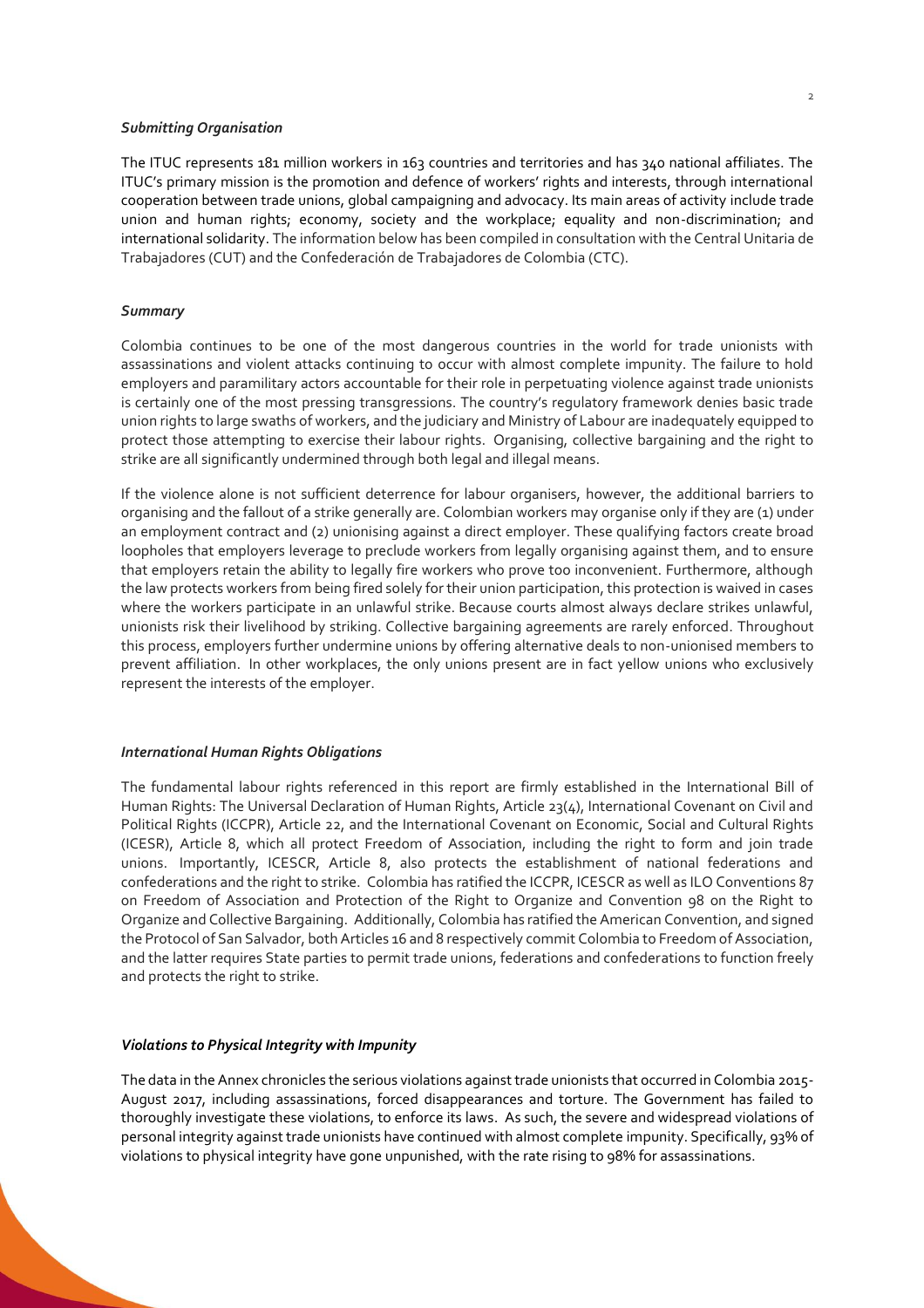On July 1, 2017, Alberto Román Acosta González, president of the Guacarí branch of Colombia's National Union of Agricultural Workers was assassinated by two hired men while watching his son play soccer. The union had been engaged in a coordinated effort to formalise workers' jobs in fields and to secure them basic labor rights.

On April 9, 2014, Jesus Adan Quinto, a leader in the fight for land rights of the black communities in the Middle and Lower Atrato River area, was assassinated. His assassination directly followed a reduction in protection measures that the National Protection Unit (NPU) had established for him. Although Quinto's union had requested that the measures be reinstated, the NPU never responded to these requests.

In addition to assassinations, extensive state-sanctioned intimidation and violence is also levied against workers. The Mobile Anti-Disturbance Squadron (ESMAD), Colombia's riot police, has been deployed several times to intimidate workers as they enter bargaining sessions. ESMAD police also use violence to quell labor protests. For example, on February 2, 2016, judicial workers were protesting outside the civil and family courts in central Bogota when about 300 ESMAD police violently attacked them with blows and taser guns, leaving several people injured, including a pregnant woman.

In another event, on January 10, 2014, members of SINTRAELECOL-CUT conducted a demonstration demanding the right to implement their collective agreement and denounced the abuses committed by the Empresas Publicas de Medellin against the communities in Caldas. The demonstrators were violently beaten by ESMAD, and exposed to tear gas. The canisters seriously injured several workers and their families. Among them was the president of CUT and SINTRAELECOL-Caldas, Arturo Oscar Orozco—the fourth attack on his life.

Trade unionists also face threats, as well as attacks on their vehicles and buildings. In 2015, 22 CTC trade union leaders received threats via pamphlets, telephone calls, and WhatsApp messages. In the same year, bullets were fired at CTC's headquarters in Bogota; a building that had been previously bombed.

In April 2014, bombs were thrown at the headquarters of SINTRAEMCALI, a public sector union in Cali. That attack came only days after a major court decision ordering the current Colombian President and Vice President to ask for forgiveness for crimes committed against SINTRAEMCALI, SINTRAUNICOL, and SINTRATELEFONOS under the Uribe government.

In the decade since 2004, at least 15 members of SINTRAEMCALI have been forced into exile, 8 have been killed, and over 100 more have been threatened. The union was also the target of "Operation Dragon," a government-backed assassination plot against then-SINTRAEMCALI president Alexander Lopez Maya and other human rights defenders in the region. On May 21, 2014, SINTRAEMCALI's vice president's vehicle was set on fire, causing second-degree burns to his arms and legs.

#### *Undermining the Right to Strike*

Workers strike with full knowledge that (1) there is a narrow chance that their demands are met; (2) the strike will likely be declared illegal, allowing for sweeping dismissals; and (3) even if the strike is successful, the employer will likely not comply with the resulting agreement, forcing the workers to take further action, like a second strike. The Ministry of Labour declared so many strikes illegal (95% from 1991-2008) that the ILO found the government to be out of compliance with Convention 87, ordering Colombia to put the judiciary in charge of these determinations.

Even though striking is a constitutionally protected right, this is virtually meaningless in light of the obstacles workers face in practice, in addition to issues of safety and possible dismissal, fines, and dissolution of the union.

Public sector workers are categorically barred from exercising the right to strike. The amount of jobs deemed to be "essential services" expands far beyond what it is permissible by the ILO and includes teachers and bankers. Moreover, trade federations and confederations are barred from calling strikes, critically undermining their collective strength.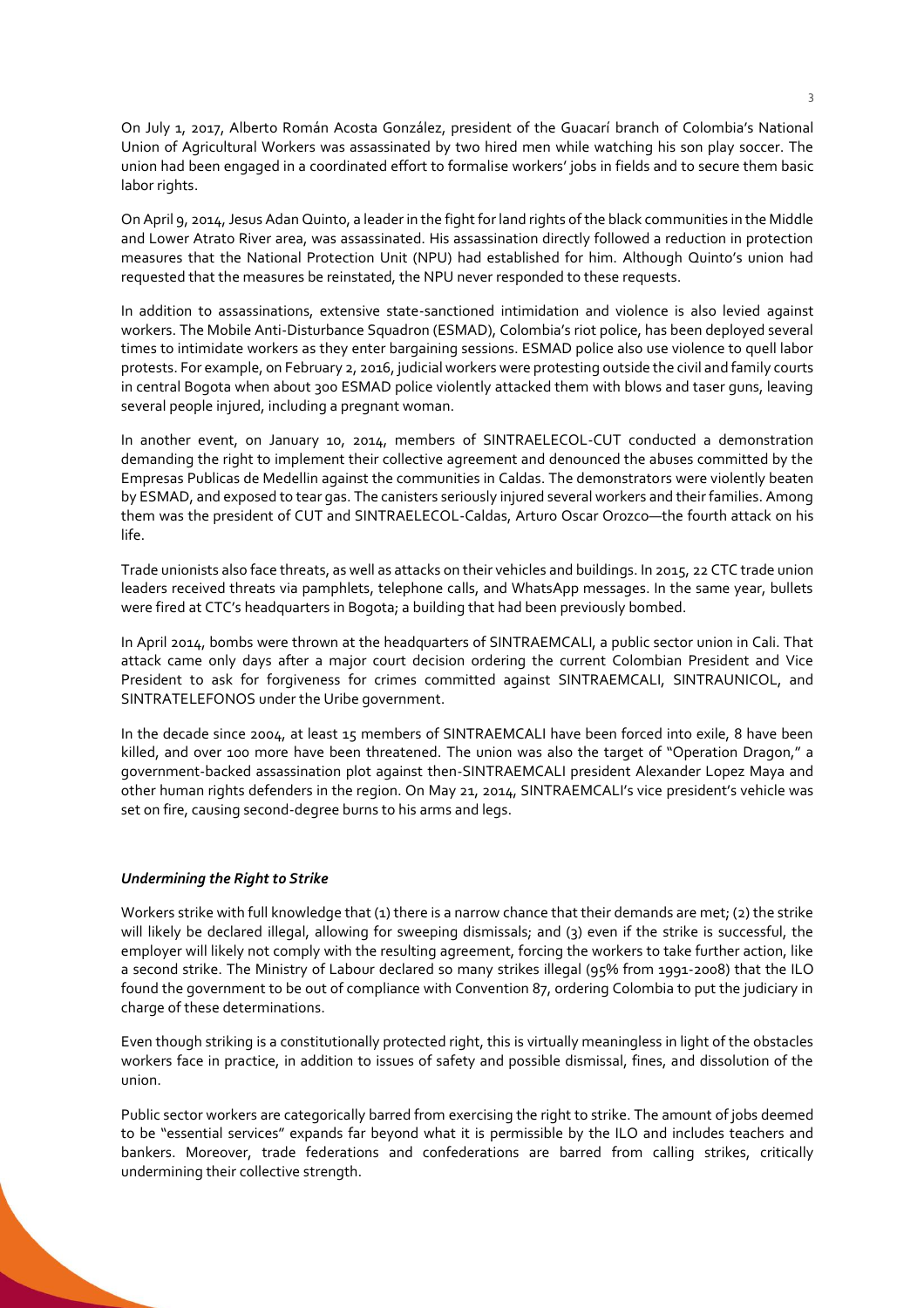In a workplace where the union calling the strike holds less than half the workers in membership, more than half of all workers in the workplace must agree to strike. This means that even workers not in the union are included in the vote. This problem is exacerbated in larger workplaces and where multiple unions exist in the workplace.

There are only three circumstances where striking is considered legal: (1) solidarity strikes; (2) strikes due to grave failure to fulfill obligations as an employer; and (3) striking due to an inability to reach a collective agreement in negotiations. Solidarity strikes have never actually been protected. Striking over unfulfilled obligations turns on whether the failure was in fact grave, which courts rarely find. The only truly available reason is over an impasse in bargaining, though even this fails to give workers a meaningful right to strike.

There are two main institutional obstacles to striking even where a legal reason exists. First, employers can utilise an arbitration and appeal process that can take years to complete. In the meantime, strikers may be dismissed, even months after the strike itself, left without remedy or pay. Second, the Labour Hall of the Supreme Court, tasked with determining the legality of strikes, is strained, ineffective, and prone to corruption. Just this year, a judge of the Labour Hall was indicted for corruption charges, calling into question the independence and impartiality of the court.

In addition, the Government has allowed employers to call in the military to repress strikes. In 2016, 28 unionised SINTRAVIDRICOL workers were dismissed for striking. Then, in 2017, 6 union leaders of SINTRAPAZDELRIO, including the union's president, were dismissed. This action effectively dissolved the union's board of directors, severely weakening the union. In the middle of 2017, 37 Cerromatoso workers were dismissed, among them the majority of the union's directive board. Thus, even where circumstances ought to provide for the legal exercise of a strike, the exercise often does more harm than good due to unwieldy judicial interpretation and the power of employers to dismiss workers and effectively dissolve unions.

### *Organising and Collective Bargaining*

Colombian law as it stands today substantially impedes the ability of workers to organise. As a result, the union affiliation rate has plummeted from 16% to 4.5% in the last 30 years. Of the existing legal impediments, the most egregious consist of (1) the limitation of collective bargaining rights to workers operating under an employment contract and (2) the use of collective pacts to hinder attempts to organise.

A joint reading of §§ 5 and 353 of the Substantive Labour Code (CST) limits collective bargaining rights to workers under an employment contract organising against a direct employer. This provision severely limits the right of informal workers, who compose approximately 65% of the total work force.

Because labour protections are contingent upon a direct employment contract, workers can be exploited through indirect employment alternatives such as subcontracting, outsourcing of labour, or provisional service contracts without the right to organise.

Cooperatives are traditionally understood to be democratic worker-controlled enterprises. Therefore, Associated Cooperative (CTA) workers do not benefit from the same protections, labour rights, or work benefits that direct employees receive in Colombia. In the past, employers leveraged this legal structure by reorganising their *de facto* employees into a CTA and operating as their exclusive "contractor." Under this false but legally permissible "indirect employee relationship," an employer could effectively fire CTA workers who attempted to bargain collectively. Personnel ranging from field labourers to doctors were exploited through the CTA system.

In 2010, Colombian law outlawed the outsourcing of personnel to CTAs and passed formalisation agreements intended to shift informal workers, including unlawfully subcontracted CTA workers, into contracted employment relationships. In response, most CTAs morphed into one of two new, less legally accessible forms: yellow unions or simplified anonymous societies (SAS). In the case of yellow unions, CTAs were absorbed by employers into direct employee relationships, and intermediary CTA leaders became "union leaders" through which employers established abusive "contratos sindicales" or "union contracts." Similarly, the SAS —a legal structure that did not exist until directly after outsourced labor was prohibited—serve as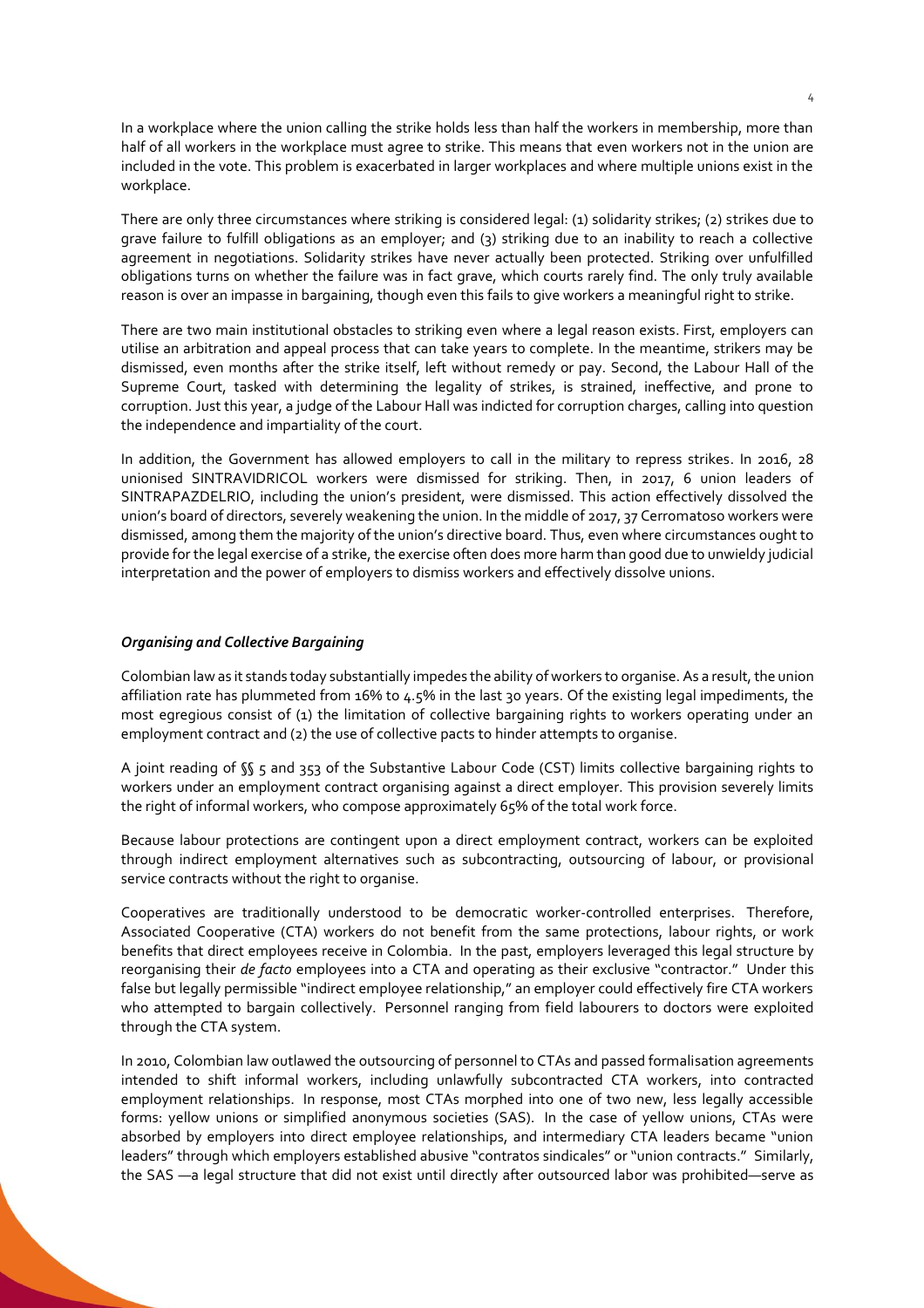exploitative intermediaries by "subcontracting" direct SAS employees to indirect third-party employers. Employers may refuse to "subcontract" workers at whim, effectively firing workers via an insulated indirect employee relationship. Because labour protections exist only with respect to a direct employer, workers have no available legal recourse.

Colombia has repeatedly attempted to pass formalisation agreements to shift informal workers, including unlawfully subcontracted CTA workers, into contracted employment relationships. In theory, these agreements benefit informal workers; nonetheless, newly formalised workers are in fact "formalised" through either short-term contracts that are renewed into perpetuity (allowing for non-renewal by the employer should the worker attempt to unionise) or through SAS contracts, frustrating the intended goal of the agreements. Ironically, the cost of paying the SAS intermediary is more expensive than direct employment would be; yet, employers view the additional cost as a worthwhile investment in exchange for a union-free workforce. Many supplemental formalization bills have passed Congress only to be vetoed by the president out of concern that the country cannot financially support a push for mass formalisation.

Even those under direct employment contracts, however, have seen their collective bargaining rights whittled away through collective pacts. Collective pacts are separate from collective agreements in that they are not formed with a union, but rather are "negotiated" directly with non-unionised employees. Although the ILO recommends that collective pacts only be permitted in the absence of a union, Colombia permits pacts in any case where a union represents a third or less of all employees. This severely undercuts established unions, as many of them are job-specific, and because collective pacts bind the entire workforce, regardless of who is unionised. When collective pacts are made, the employer establishes all of the terms and the employees are forced to accept the pact as presented. Although the Constitutional Court has held that it is illegal to grant additional benefits to non-unionised workers, many companies continue to do so through collective pacts. Additionally, if an employer discovers that workers are attempting to unionise, a collective pact containing several worker demands is billed as a "benefits package" and presented to workers in an attempt to persuade them that unionising is not orth the ensuing trouble.

### *Legal Obstacles*

Two features of the legislation in particular facilitate the violation of labour organising and collective bargaining: the 1951 substantive labour code (CST), and a deeply debilitated Ministry of Labour.

The 1991 Colombian constitution required Congress to promulgate a new substantive labour code in accordance with the new constitutionally guaranteed labour rights. Yet, Congress failed to formulate the new code and as a result, the employer-friendly CST of 1951 still governs labour today, forcing unions to litigate for the reconciliation of individual phrases of the CST with the constitution. Litigation from trial court to the constitutional court may last as long as seventeen years, and the sluggish pace of adjudication has only facilitated employer abuse, as union members often abandon their efforts over the years out of sheer exhaustion. Because the court generally only reconciles individual CST clauses per case, and because the CST is composed of over four hundred articles, it is unlikely that the court could completely reconcile the CST with the constitution in the next decade.

Additional structural weaknesses permeate the Ministry of Labour, crippling its effectiveness in handling labour rights violations and allowing employers to wield the ministry against workers. The ministry's punitive powers are limited to fines, which SAS companies evade with relative ease. Although criminal penalties are theoretically available, an employer has yet to be jailed for a labour offense.

The ministry is technically empowered to inspect employers for labour violations at will, but the scarcity of available inspectors means that employers are only inspected pursuant to a complaint. Of all labour complaints filed with the Ministry of Labour, only 2.5% are resolved. In most cases, the employer seeks arbitration through the ministry with the knowledge that, in the approximately three years needed to resolve the dispute, union support for the opposing party will dwindle. Employers often release a "benefit plan" after requesting arbitration to expedite the union's decline.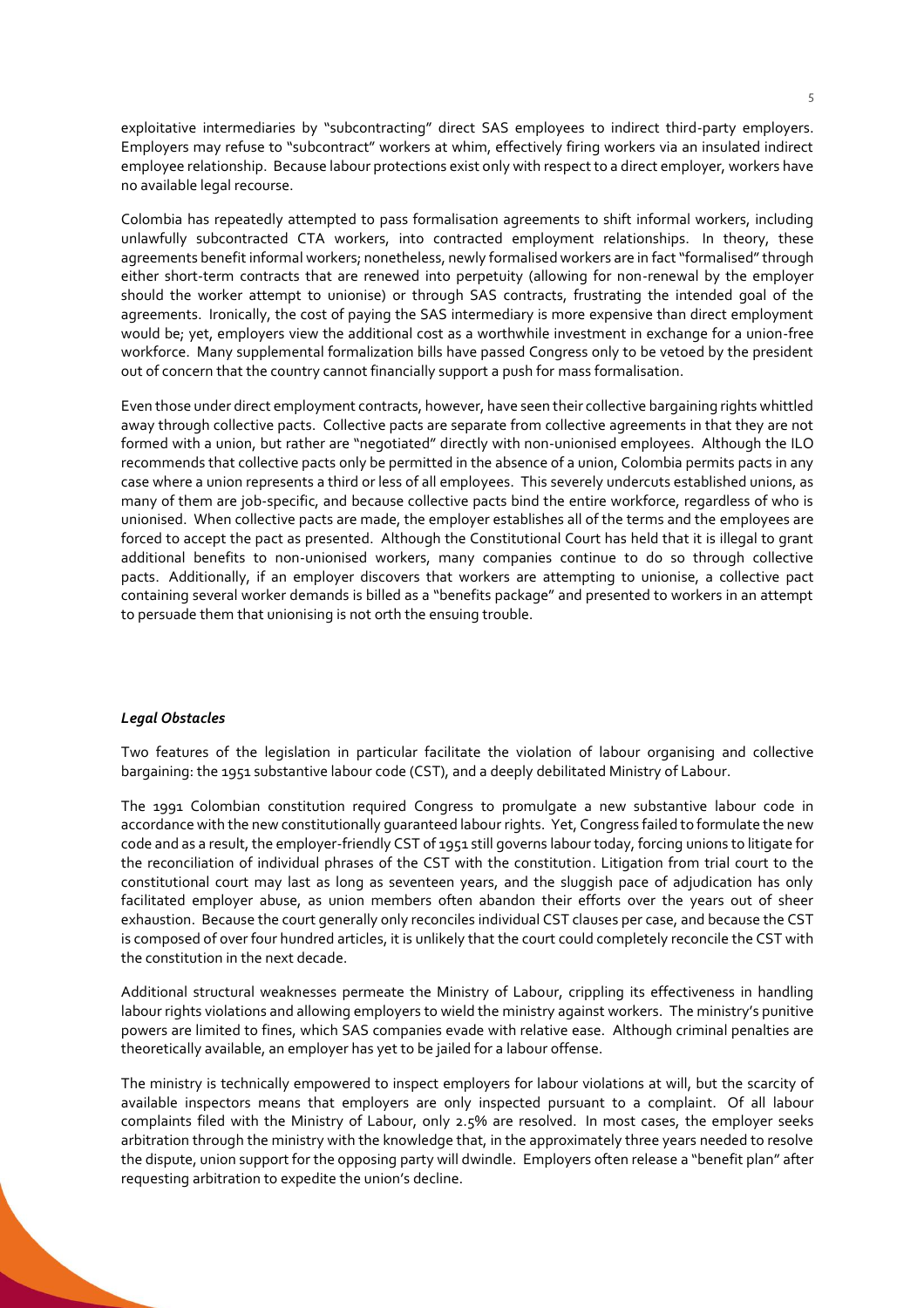# **Recommendations**

- 1. Investigate violent crimes against trade unionists and prosecute not only the direct perpetrators but also the actors who orchestrate the crimes.
- 2. End the criminalisation of protests and strikes, as well as the violence perpetrated by state military and police in those scenarios.
- 3. Reform the list of jobs considered essential services to meet ILO standards.
- 4. Reform the voting procedure for calling strikes to meet ILO standards, specifically remove the majority vote requirement and the permitting of non-union workers to participate in the vote.
- 5. Enforce existing prohibitions on employer use of cooperatives as labour intermediaries by outlawing SAS and cracking down on yellow unions.
- 6. Increase resources allocated to the labour inspectorate and the judicial enforcement systems.
- 7. Promulgate a new labour code in accordance with the rights codified in the constitution.

#### ANNEX

| Type of Violation |  | 2016   2017   Total |  |
|-------------------|--|---------------------|--|
|                   |  |                     |  |
|                   |  |                     |  |